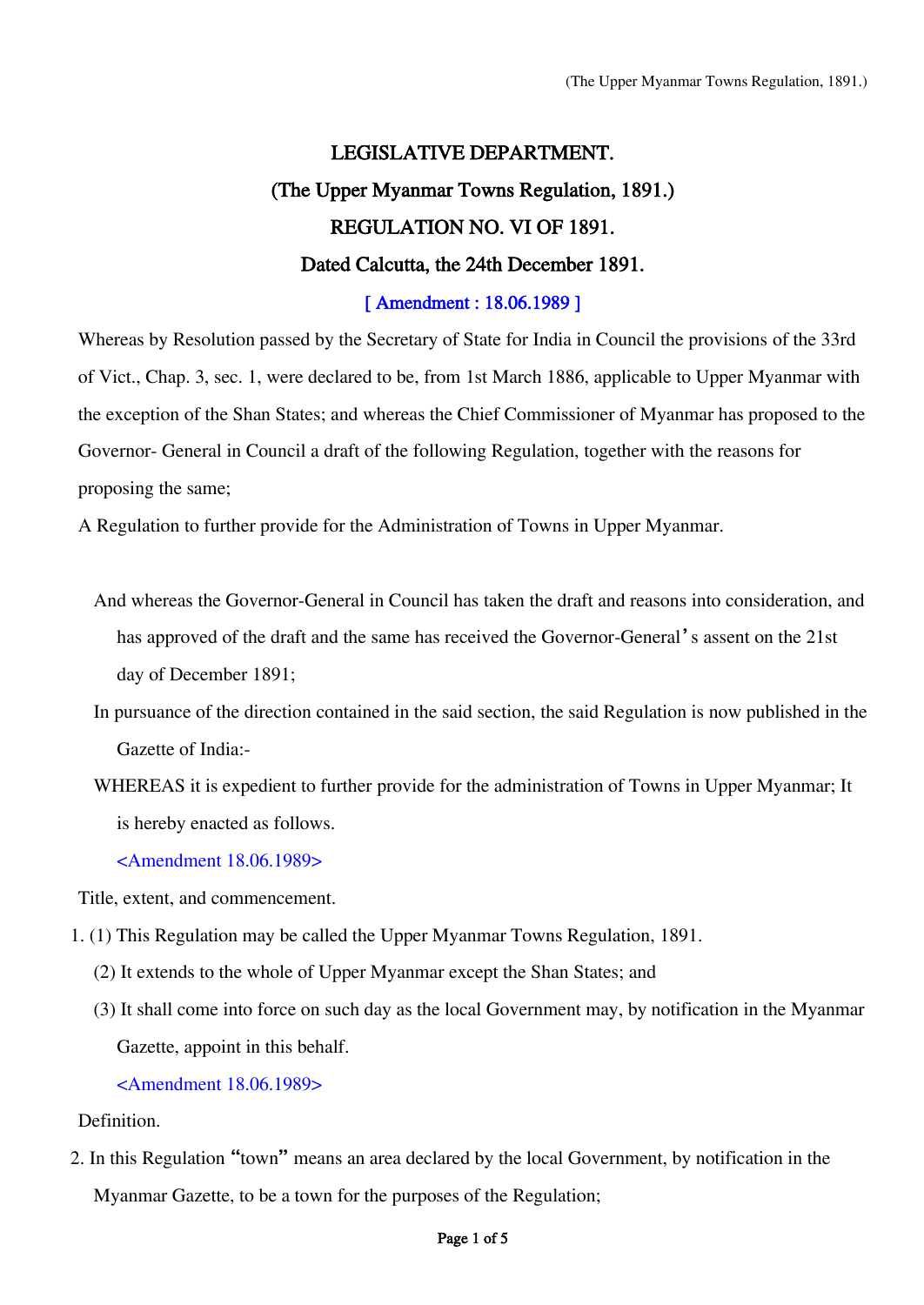Provided that no such declaration shall be made with respect to any military cantonment or part of a military cantonment with out the previous consent of the Governor-General in Council.

<Amendment 18.06.1989>

Wards and blocks, and headmen and elders.

- 3. (1) The Deputy Commissioner may, by order in writing, divide any town into wards and any ward into blocks.
	- (2) The Deputy Commissioner may, by a like order, appoint any person, with the consent of such person, to be the headman of a ward or the elder of a block.
	- (3) The Deputy Commissioner may, by a like order, for reasons to be stated therein, suspend or dismiss the headman of a ward or the elder of a block.

Report of certain matters by headmen and elders.

- 4. (1) Every headman of a ward shall communicate forthwith to the officer in charge of the nearest police station or to the nearest Magistrate any information which he may obtain respecting-
	- (a) the permanent or temporary residence of any notorious receiver or vendor of stolen property in his ward;
	- (b) the resort to any place within, or the passage through, his ward of any person whom he may know, or reasonably suspect to be a dacoit, robber, escaped convict, or proclaimed offender;
	- (c) the commission of, or attempt or intention to commit, within his ward, any of the following offences, namely,-
		- (i) murder;
		- (ii) culpable homicide not amounting to murder;
		- (iii) dacoity;
		- (iv) robbery;
		- (v) offence against the Indian Arms Act, 1878; and
		- (vi) any other offence respecting which the Deputy Commissioner by general or special order, with the previous sanction of the local Government, may direct him to communicate information;
	- (d) the occurrence in his ward of any sudden or unnatural death, or of any death under suspicious circumstances.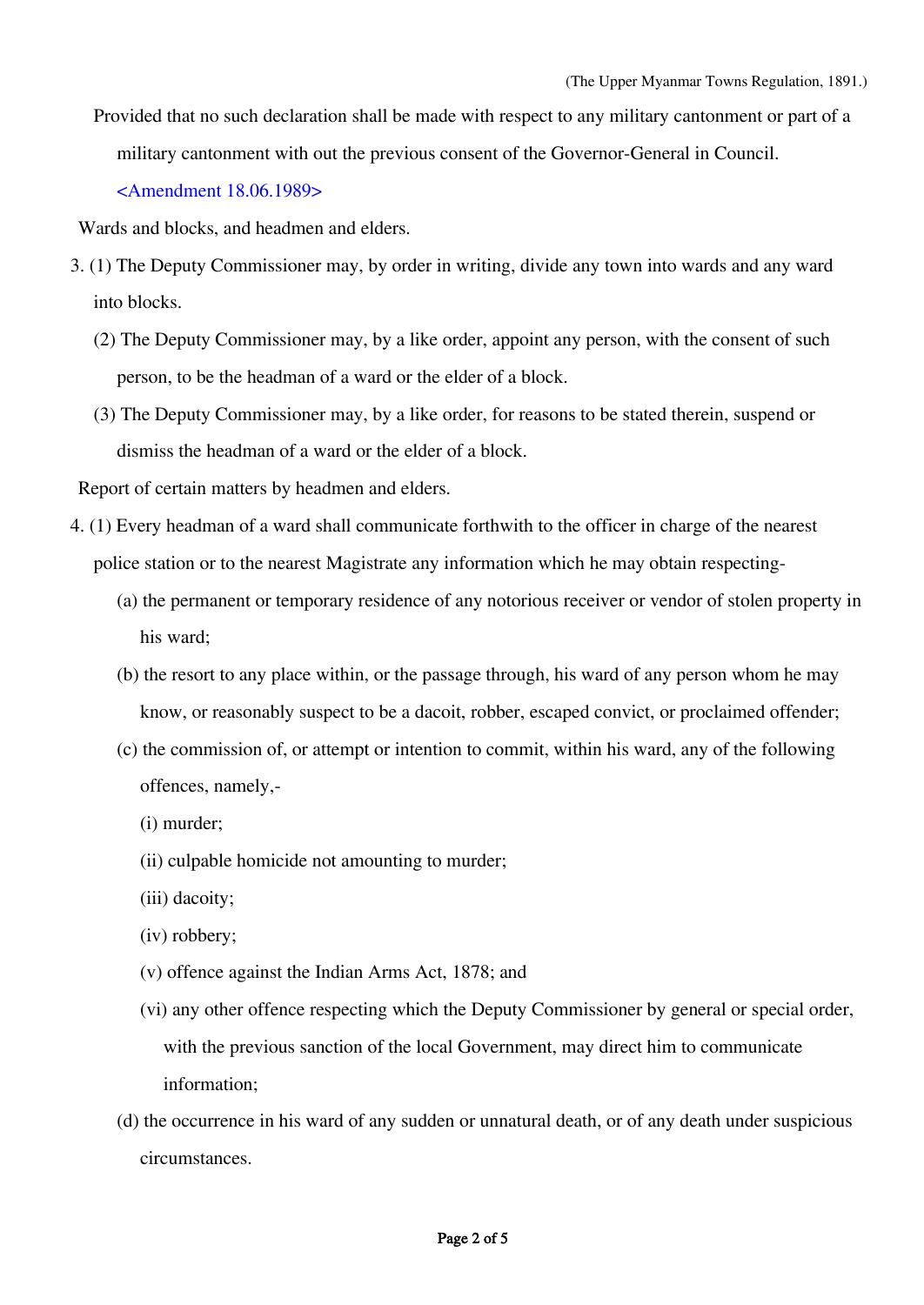(2) Every elder of a block shall communicate forthwith to the headman of his ward any information which he may obtain respecting any of the matters specified in sub-section (1), which may exist or occur in his block, and in the absence of the headman of his ward he shall communicate the information forthwith to the officer in charge of the nearest police station.

General duties of headman and elders.

- 5. (1) The headman of a ward shall be bound-
	- (a) to assist the police in the investigation of every offence respecting which he is required by the last foregoing section to communicate information;
	- (b) to search for and use his utmost endeavours to arrest any person whom he may have reason to believe to have been concerned in the commission or attempted commission of any such offence, and to recover, if possible, and property taken by any such person;
	- (c) to arrest any person found lurking within the limits of the ward who cannot give a satisfactory account of himself;
	- (d) to forward, as soon as may be, to the nearest police-station, any person arrested by him or made over to his custody together with any weapon or other article likely to be useful as evidence;
	- (e) to collect or aid in collecting, to the utmost of his ability, any revenue or other money due to the Government or to a municipal committee from residents of the ward or persons holding land therein;
	- (f) to report to such officer as may be appointed by the Deputy Commissioner in this behalf all trespass or encroachments upon, and injuries to, State land and public property which may occur within his ward and of which he may reasonably and fairly be expected to have cognizance;
	- (g) if so ordered by the Deputy Commissioner and in accordance with such rules as may be made in this behalf by the Commissioner with the previous sanction of the local Government, to register all births and deaths which take place within the ward, and any other vital statistics which may be prescribed by such rules;
	- (h) to take such measures for the prevention of fires and public nuisances and for the general sanitation of the ward as may be prescribed by any rules made in this behalf by the Commissioner with the previous sanction of the local Government;

### Page 3 of 5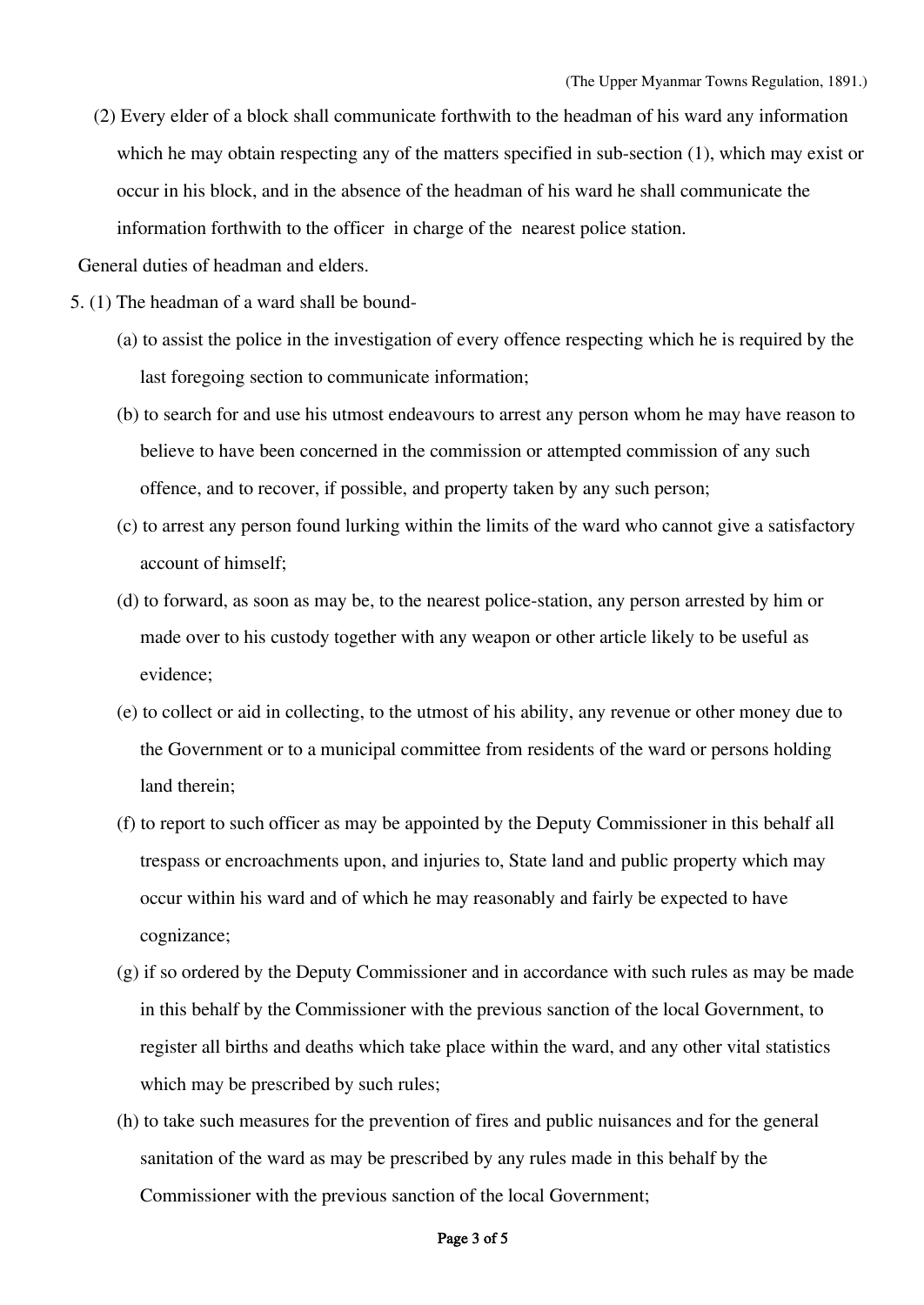- (i) to report all cases of small-pox, cholera and cattle-disease which occur within his ward and of which he may reasonably and fairly be expected to have cognizance, and to supply, to the best of his ability, any local information which any Magistrate, officer of police or municipal officer, may require; and
- (j) generally to assist all officers of the Government and municipal officers in the execution of their public duties.
- (2) The elder of a block shall be bound to assist the headman of his ward in the performance of the duties prescribed in sub-section (1).

Penalty for neglect of duty by headman or elder.

6. If any headman of a ward or elder of a block neglects, without reasonable excuse, to perform any of the duties imposed upon him by this Regulation or any rule made thereunder, he shall be liable to a fine which may extend to fifty rupees.

Obligation on residents of ward to aid headman.

- 7. (1) Every person residing in a ward shall, on the requisition of the headman, be bound to assist him in the execution of his public duties.
	- (2) If any such person refuses or neglects to comply with any lawful requisition of the headman, he shall, in the absence of reasonable excuse, the burden of proving which shall lie upon him, be liable to a fine which may extend to fifty rupees.

Finality of orders.

- 8. (1) No appeal shall lie from any order made under this Regulation or any rule made thereunder.
	- (2) But the Deputy Commissioner may revise any such order made by any officer snbordinate to him and the Commissioner may revise any such order made by the Deputy Commissioner.
	- (3) Save as provided by this section, every order made under this Regulation shall be final and shall not be liable to be contested by suit or otherwise.

Power to make rules.

- 9. The local Government may, subject to the control of the Governor-General in Council, make rules consistent with the foregoing sections for carrying into effect the purposes of this Regulation.
	- (2) All such rules shall be published in the Myanmar Gazette and shall thereupon have the force of law.

<Amendment 18.06.1989>